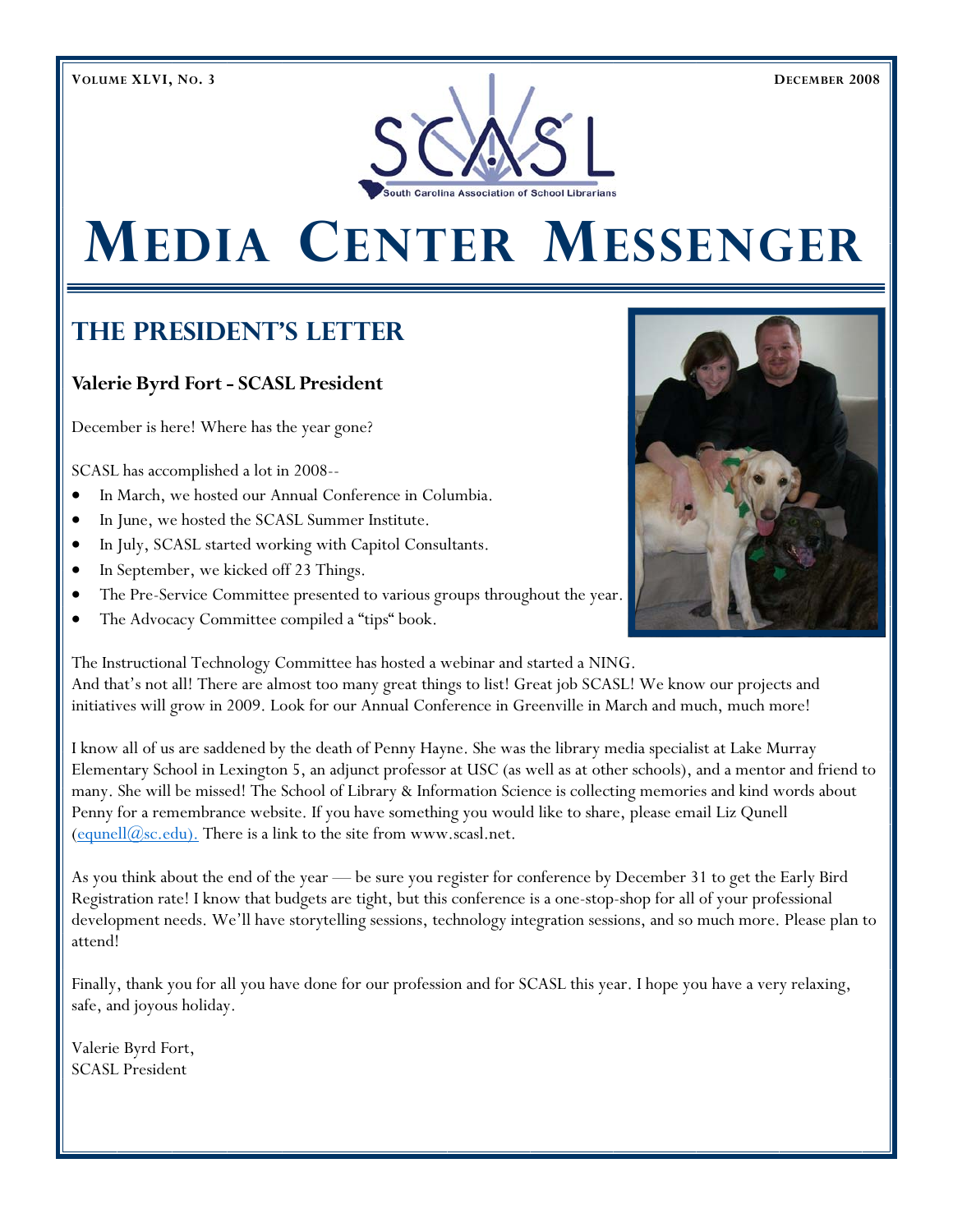## **Table of Contents**

| Counting Beans, Planning for Tight Times4 |
|-------------------------------------------|
|                                           |
|                                           |
|                                           |
|                                           |
|                                           |
|                                           |
|                                           |

## **2009 Important Dates**

## **January 2009**

| $23 - 28$ | ALA Mid-Winter Meeting |
|-----------|------------------------|
|           | (Denver, Colorado)     |

## **February 2009**

19-21SCIRA 2009 Annual Conference (Myrtle Beach, South Carolina)

## **March 2009**

- 9-13 Teen Tech Week
- 11-13 SCASL 2009 Annual Conference (Greenville, South Carolina)

## **April 2009**

National School Library Media Month

- 13-17 National Library Week
- 16 South Carolina Read In!
- 30 El dia de los ninos/El dia de los libros

## **May 2009**

11-12 Library Legislative Day (Washington DC)

## **November 2009**

4-8 AASL National Conference & Exhibition (Charlotte, North Carolina)

## **Keep In Touch**

## **SCASL:**

Mailing Address: SCASL PO Box 2442 Columbia, SC 29202 Physical Address: Capitol Consultants 1122 Lady Street, Suite 1115 (NBSC Building) Columbia, SC 29201 Phone: 803.252.1087 Fax: 803.252.0589 Email: Gabrielle Barnes, *gbarnes@capconsc.com* Web Page: www.SCASL.net

## **SCASL listserv:**

To subscribe: Address: *listserv@listserv.sc.edu* Subject: Leave blank Message: Subscribe SCASL-LS yourfirstname yourlastname

## **The** *Media Center Messenger***:**

Send all suggestions, corrections, articles and ideas to Laura Jackson at *jmoggles@hughes.net.* 

## *Other important addresses:*

**SC Dept. of Education:** www.sde.state.sc.us **SCLA:** www.scla.org **SC State Library:** www.statelibrary.sc.gov **ALA:** www.ala.org **AASL:** www.ala.org/aasl

## SCASL MISSION STATEMENT

The South Carolina Association of School Librarians advocates professional excellence, facilitates collaboration and develops leadership to ensure that school library media programs are integral to teaching and learning in every South Carolina school.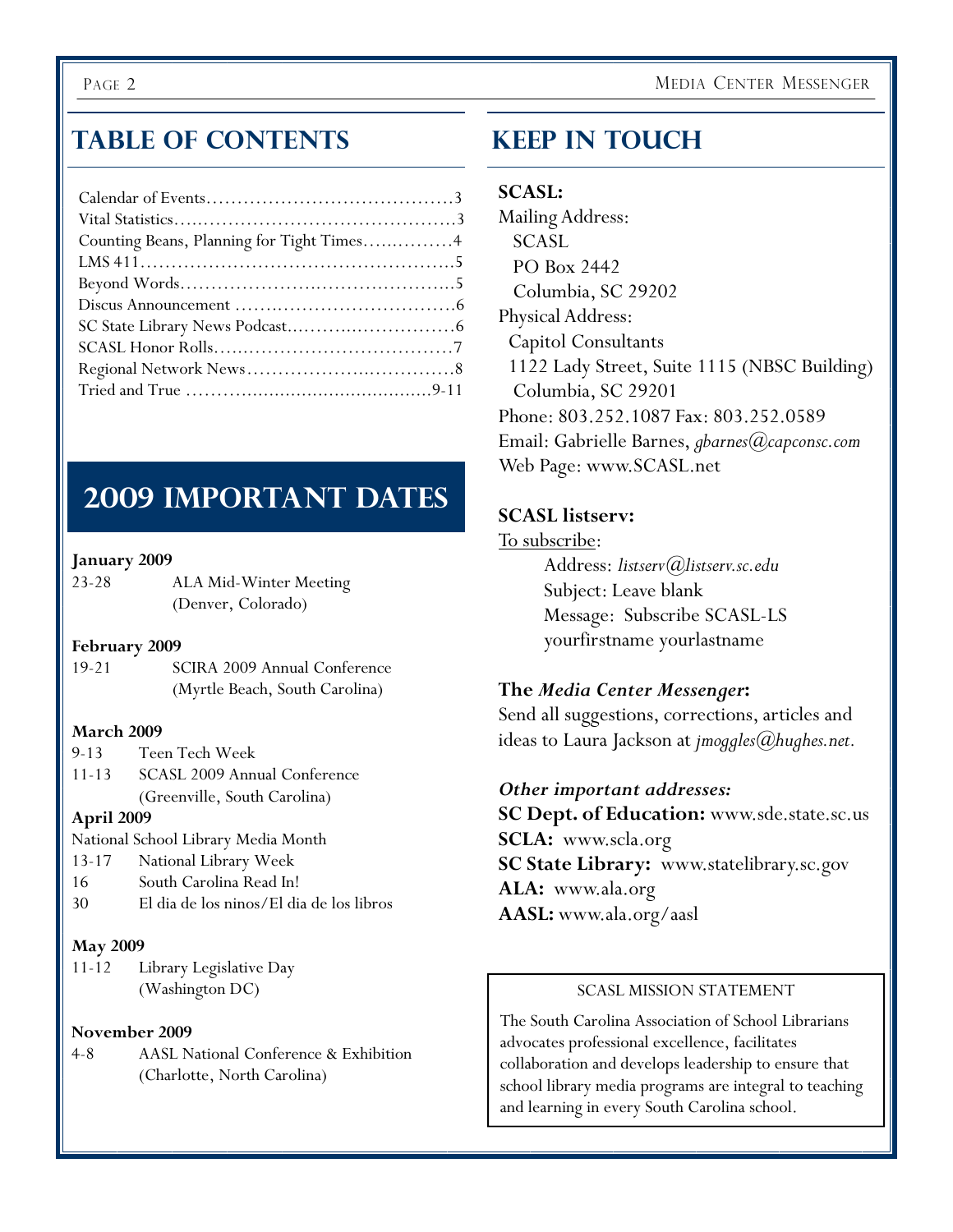## VOLUME XLVI, NO. 3 PAGE 3

**I go to the SCASL Conference every year, but now I have heard a lot of buzz on the SCASL Listserv about another conference, EdTech, that many LMIS also attend. Is this something I should look into for next year? Is it worth the time and money?** 

While funding will always be the bottom line, any event that can enhance and increase our own knowledge base is a sought after commodity – and missing EdTech is definitely an opportunity lost! If you can afford it and can make the time away from school manageable, then this conference is well worth the time, travel and money. This year a collection of media specialists, technologists, teachers, administrators, and vendors from over 28 states and Canada descended on Myrtle Beach for three days of intense and gratifying workshops. With over 130 concurrent sessions and over 200 vendors, there was something there for everyone, no matter what level of expertise or experience. As media specialists, we are sometimes – not often – called upon to act as or assist as our school's first line of technology defense: trouble shooting, training, and staff development. While sometimes stressful, also serving in a technologist capacity is not only a natural extension of what we do on a daily basis, it is also job security.

This year, with a personal agenda, I attended workshops based on my newest obsession: podcasting. I was quickly assimilated into a world not just of podcasting, but of blogs, wikis, iPods, and Web 2.0 tools as a whole. Every session was beyond helpful and full of downloads, handouts, and hands-on experiences that will help carry both myself and my school farther into the virtual world that will serve to enhance our community of learners as we move forward into this new millennium. Contacts with other professionals and specialized vendors have already proved to be invaluable to me and the fact that I was the last winner of a 77" Smart Board from SMART Technologies Inc. didn't hurt a bit either. Needless to say, I returned home loaded down with enough new technologies, software, samples, and contacts to make my head spin – but again, it was all well worth the adventure and I was able to put my new skills to work immediately!

## **"LMS 411"** BY: MELANIE JACKSON

How do you approach your administrator with the request to attend (besides using this column, of course)? I would recommend borrowing someone's EdTech program or going to the EdTech website *http://edtech.scaet.org/about.html* and downloading the listing and description of concurrent sessions offered to take to a pre-setup meeting to discuss the conference (No administrator likes to have a "can I go to this conference" query come up in passing in the hallway). Taking along "testimonials" from the SCASL listserv is also a good idea. The future for many media specialists is as the technology leaders in their schools, and to do that will require perseverance and lots of specialized training from those who are "in the know" so one can move forward with the cutting edge of technology on their side. If you can find away to afford it, GO!

Melanie Jackson, Media Specialist Brockington Elementary Magnet School mjackson@dcsdschools.org



Mark your calendars for the SCASL Thirty-Fourth Annual Conference! March 11 - 13, 2009 at the Carolina First Center in Greenville, South Carolina! Our theme this year is **SCASL 2.0: Experience the Journey @**  Your Library. Come to this "one stop shop" conference with sessions covering storytelling, technology integration, leadership, literacy, and more! Questions about conference? Contact Gabrielle Barnes (*gbarnes@capconsc.com*), SCASL Executive Director or Amanda LeBlanc (*aleblanc@greenville.k12.sc.us*), Conference Chair.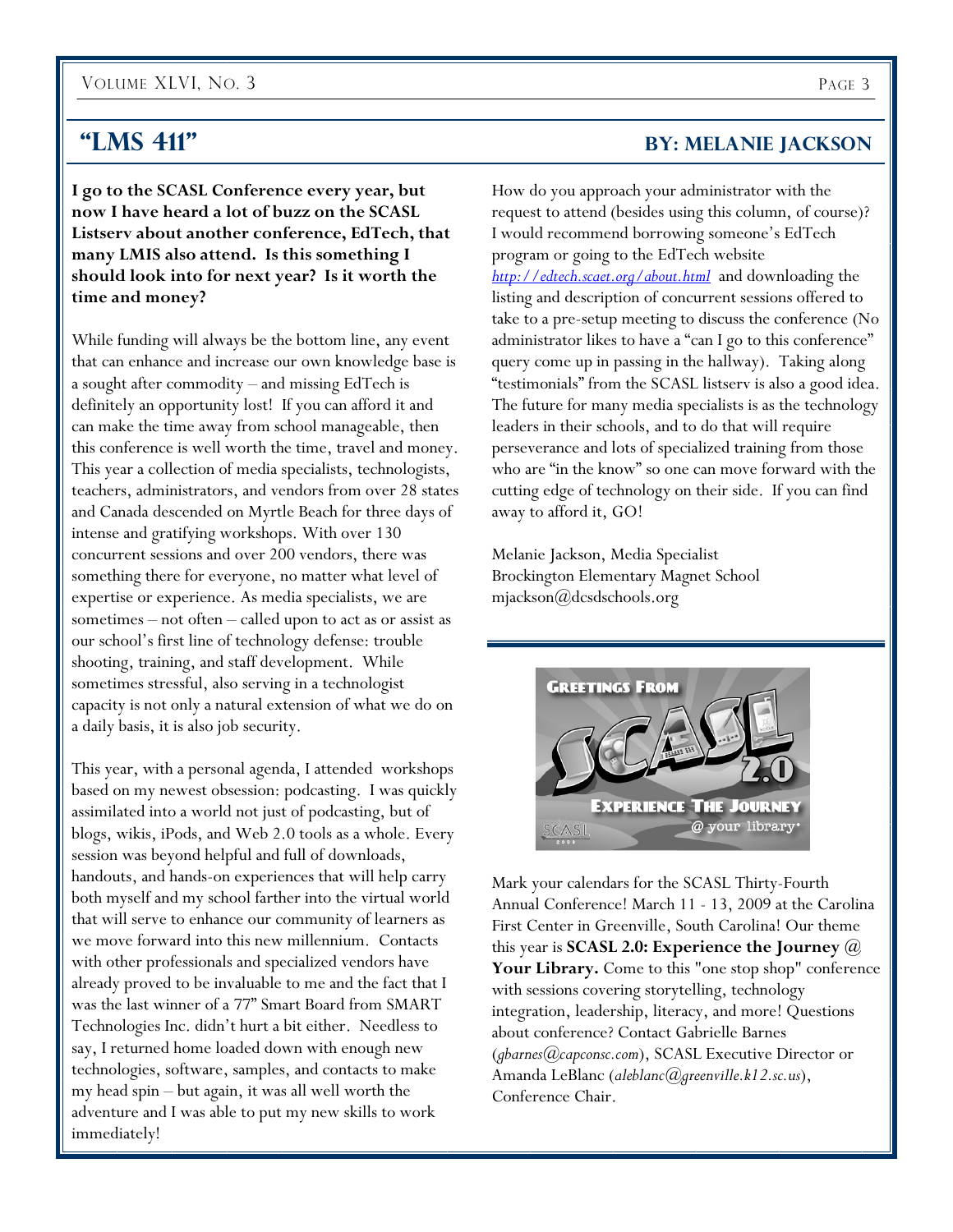## **Counting Beans, Planning For tight Times By: Peggy Harrison**

I've got the short-of-money blues From my head down to where there's no shoes, And I fuss and I moan, And I cuss and I groan, I've got the short-of money blues. (Traditional—Unknown Author)

When whispers and small news articles began to foretell sales tax shortfalls late in the school year past, how many of us shrugged and told ourselves that we had been there and done that before and surely it couldn't be that bad this time around either? A year or two without a raise for educators—depressing to think about, but we will muddle through anyway.

Next, the first across-the-board budget cuts came, and after checking to make sure the school's doors remained open, some of us stoically said a mental good-bye to that part of our book budget that had not already been encumbered with summer ordering. With our shelves crying out for up-to-date, interesting titles to motivate our student readers and support classroom instruction, we told ourselves we'd do the best we could with what we had.

Finally, with the arrival of autumn and yet more revenue shortfall, the legislators convened in a special session to make more cuts, "targeted" this time, we were assured. K-12 education was more or less spared, although higher education took a big hit. Most disturbing, though, were the news articles that hinted that even these cuts wouldn't be enough to offset declining state revenues. Tight times were knocking on our doors.

At the beginning of the summer, the SCASL listserv was roiling when a posted message indicated that a district in our state was considering cutting school library services—and more specifically some school library media specialists' positions. In response on June 13, Martha Alewine posted a listserv message that stated the requirements regarding school library media positions as set forth by the State Board of Education and included a link to those regulations.

Initially, my reaction was to find those "requirements" very affirming. Then I read the newspaper article quoting our superintendent of education, in which one of the solutions being proposed to the budget cuts was to allow districts more flexibility to allocate the funds they did receive. Suddenly, those "requirements" no longer seemed to be sufficient protection for school library media programs or positions.

Am I Chicken Little? Or is that thud I hear a piece of the sky, or at least the media center's slice of the budget pie, hitting the ground? Whatever the case may be, complacency is not an option any more.

Instead, I propose that South Carolina library media specialists begin and/or continue to state and demonstrate what an important role the library media program has in our students' learning. Here are some of the steps we can take to get the word out about what we do for our school communities:

**Document, document, document—Count those** beans often and thoroughly. Martha Alewine, Joe Myers and others in our profession have been showing us how to do that in many workshops and sessions for several years now. Maybe, they were prescient and foresaw these lean times, or, maybe, they were just pointing out a good, basic, professional practice.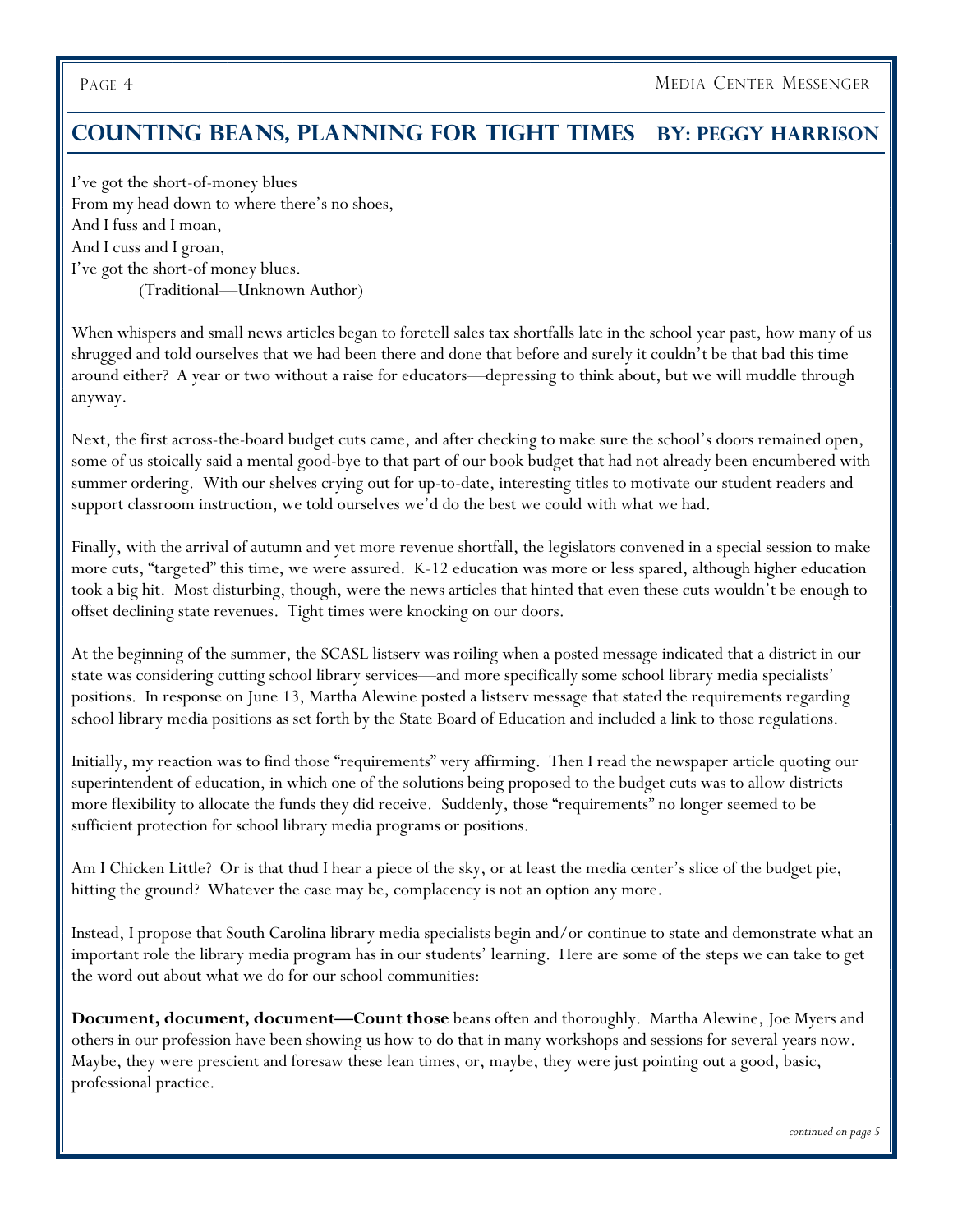## VOLUME XLVI, NO. 3 PAGE 5

*Counting Beans, continued from page 4* 

Promote, promote, promote-"But," you sputter, "I send out a newsletter every month, and only a few teachers read it." Yes, teachers scarcely have time to read everything that hits their desks, but step back and evaluate what you are promoting and how you are communicating. Perhaps, a brief weekly email would have more impact. How about posting a one-page announcement occasionally on the bulletin board where the principal leaves important messages (with permission, of course)? Why not survey teachers to find out what they want you to communicate (what's most important to them) and how they want you to communicate it?

**Publicize, publicize, publicize—How is** publicizing different from promoting, you ask? Well, for the purposes of this article, I separated publicize to highlight the importance of getting the news about your library media program out to the general public. Events can be publicized after they happen, too! Send a picture and caption or brief article to your local newspaper, or post an event slide show to your web site. Promote the upcoming; publicize your library media events past and present.

**Improvise, improvise, improvise—When there** are no funds available for new purchases, look at what you already have. Just as a really good cook can find the fixings for a satisfying meal in the pantry, you can use the technology, materials, and other resources you do have to create learning opportunities for students and to support teacher instruction. Sometimes all that is needed is the ability to pragmatically substitute what you have at hand instead of bemoaning what you lack.

**Educate, educate, educate**—Introduce your administrators on the school and district levels to all of those Keith Curry Lance and *School Libraries Work* studies that have been gathering dust in your back office. Be positive about what you do and what the potential of a solid school library media program can be.

The suggestions above are just that—suggestions; certainly, the list is not all-inclusive. If you'd like to make your own proposals for coping with the lean times ahead, please send them to  $\frac{harrisonp(\partial gwd50.0rg)}{amq\bar{d}}$  and I will compile them for a later issue. Meanwhile, let's just keep doing what we library media specialists do so well, promoting student learning and supporting teacher instruction, as we continue to serve our school communities.

Peggy Harrison Springfield Elementary School *harrisonp@gwd50.org*



Has a school library in your area been affected by a disaster? Dollar General, in collaboration with the American Library Association (ALA), the American Association of School Librarians (AASL) and the National Education Association (NEA), is sponsoring a school library disaster relief fund for public school libraries in the states served by Dollar General. The fund provides grants to public schools whose school library program has been affected by a disaster. Grants are to replace or supplement books, media and/or library equipment in the school library setting. Grants range from \$5,000-\$15,000. Visit www.ala.org/aasl/disasterrelief for eligibility requirements and to apply.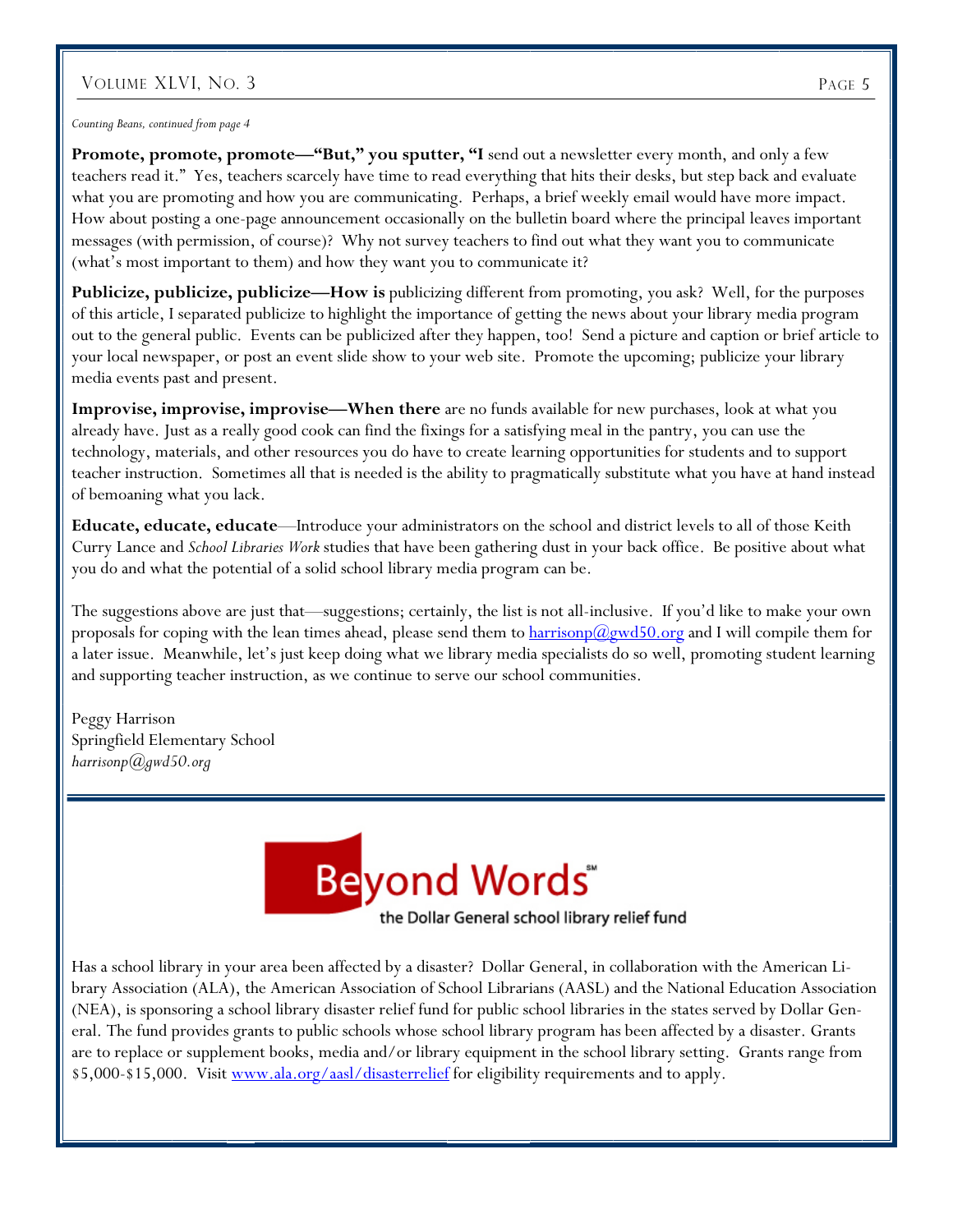## **Important News! DISCUS Announces a new Partnership with Britannica**

As you all know, South Carolina institutions and agencies are experiencing budget reductions in these tough economic times and DISCUS is no exception. In light of a \$346,000 reduction in funding, the DISCUS Database Assessment Committee and DISCUS staff met in late October to review license renewal options. I'm pleased to announce that we have found a way to meet this reduction with a minimal loss of content. I truly believe that the committee recommended the best solution for South Carolina citizens.

As part of our solution, DISCUS is partnering with Britannica Digital Learning to offer a new suite of encyclopedia products for 2009. (We will be discontinuing our Grolier Online subscription.) We are very excited about this addition and think you will be also! The products include:

> Britannica Online Elementary - PreK - Grade 5 Compton's Encyclopedia - Grades 6 - 8 Encyclopedia Britannica - Grades 9 - 12

These following additional resources will provide new content for DISCUS. This content has been frequently requested by our users:

 Britannica Learning Zone - PreK - Grade 2 Enciclopedia Juvenil - Spanish-language resources

The package provides these **Special New Features** for DISCUS:

> A dynamic multimedia collection Early childhood materials Spanish-language resources

You are invited to explore these new Britannica resources before the January implementation by using the following log-in information. Go to www.school.eb.com Username: socarolina Password: learn

Unfortunately, as part of this budget process, DISCUS will be losing access to two South Carolina newspapers: The State and The Greenvillle News. However, our Gale resources and SIRS products will remain unchanged.

As always, the DISCUS program staff welcomes the opportunity to assist you in promoting the use of DISCUS resources to your school's students, faculty and staff. We encourage you to check out both the **What's** New section of the DISCUS Web site to read about various summer updates and the **Toolkit** tab to find helpful handouts, brochures and PowerPoint presentations.

Amy Duernberger aduernbergere@statelibrary.sc.gov

## **Mark your calendars for Read-In 2009!**

The 2009 Read-In will be held Thursday, April 16 at the State House in Columbia. The event will feature entertainment, a parade and special guests. The registration form for Read-In will be posted to the SCASL website by the first of the year. More information will be posted as soon as plans are finalized.

If you have any questions, contact Ann Addy, Read-In coordinator, at aaddy@solutionsink.com.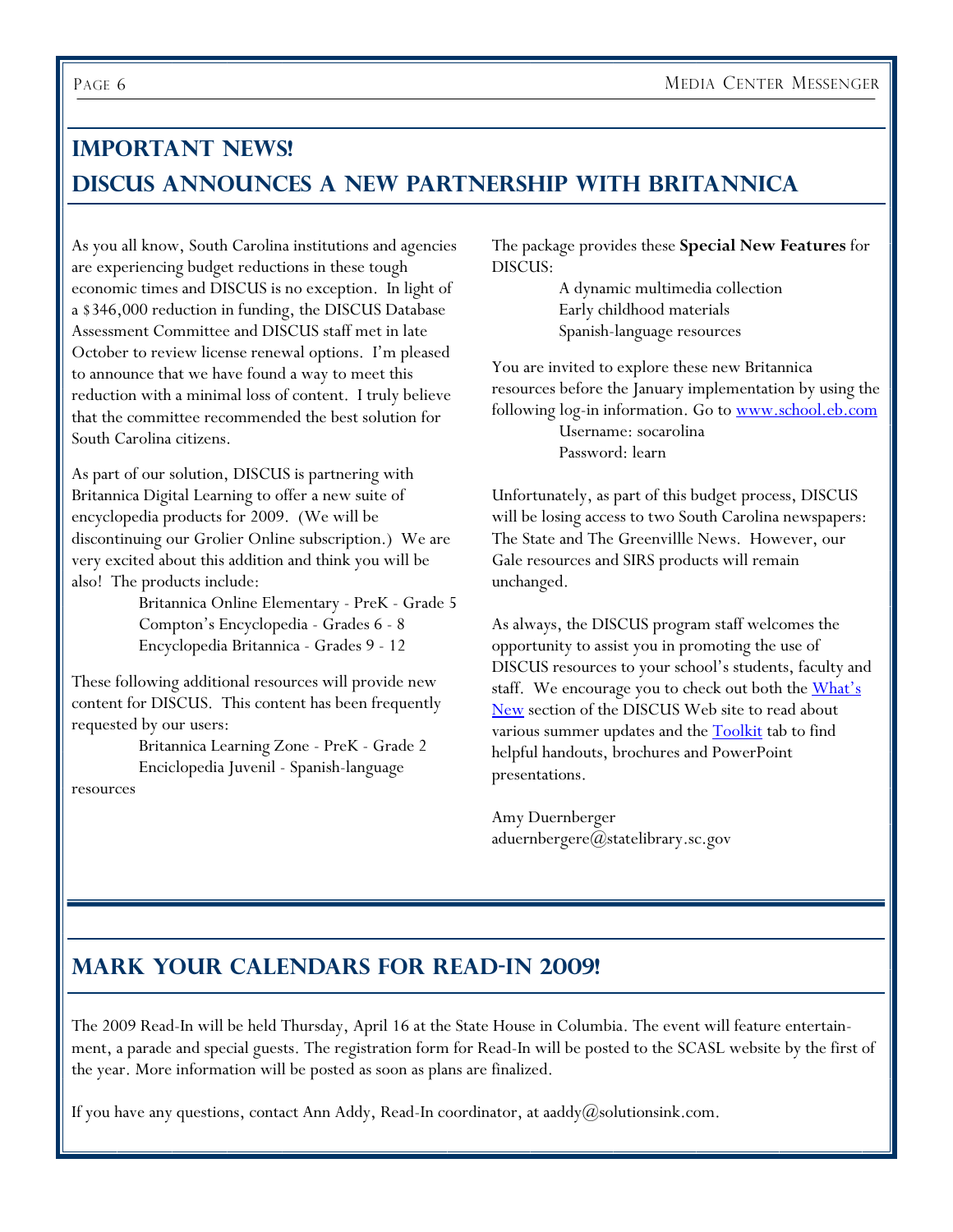## **SCASL HONOR ROLLS**

Public relations and advocacy are important parts of every school library media program. Showing our appreciation for those who help us is one simple way that we can promote our programs. A word or note of thanks is often all it takes to win an advocate. Our administrators and paraprofessionals are some of the people that are often missed when it comes to showing our appreciation. Here is the perfect opportunity to distinguish these special people by nominating them to their appropriate Honor Rolls. They will be recognized in the Media Center Messenger and the conference program, they will receive a certificate of merit, and a letter of commendation will be sent to their supervisor, superintendent or school board. This program is ongoing throughout the school year and nominations may be sent in at any time.

#### **Honor Roll of Administrators**

To submit a nomination to the Honor Roll of Administrators, please include the following in your application: Your name, position, and address Name of nominee and position Name and address of school Names and addresses of superintendent and chairperson of the school board

On a separate sheet please include the following: Description of the activity for which nomination is being made One or two sentences for publication purposes summarizing the reason for nomination Verification: e.g., agendas, programs, photos, clippings, letters of commendation, etc.

Send the completed nomination to: Gabrielle Barnes **SCASL** PO Box 2442 Columbia, SC 29202

## **Honor Roll of Paraprofessionals**

To submit a nomination to the Honor Roll of Paraprofessionals, please include the following in your application: Your name, position, and address Name of nominee and position including number of years at current position Name and address of school Name of supervisor or media specialist and principal

On a separate sheet, please include the following: A short description or tabular list summarizing the reasons for the nomination (consider responsibilities, work habits, strengths, and interaction with media patrons) At least one letter of recommendation from someone other than the person making the nomination (example a teacher/principal/media patron/etc.)

Send the completed nomination to: Gabrielle Barnes **SCASL** PO Box 2442 Columbia, SC 29202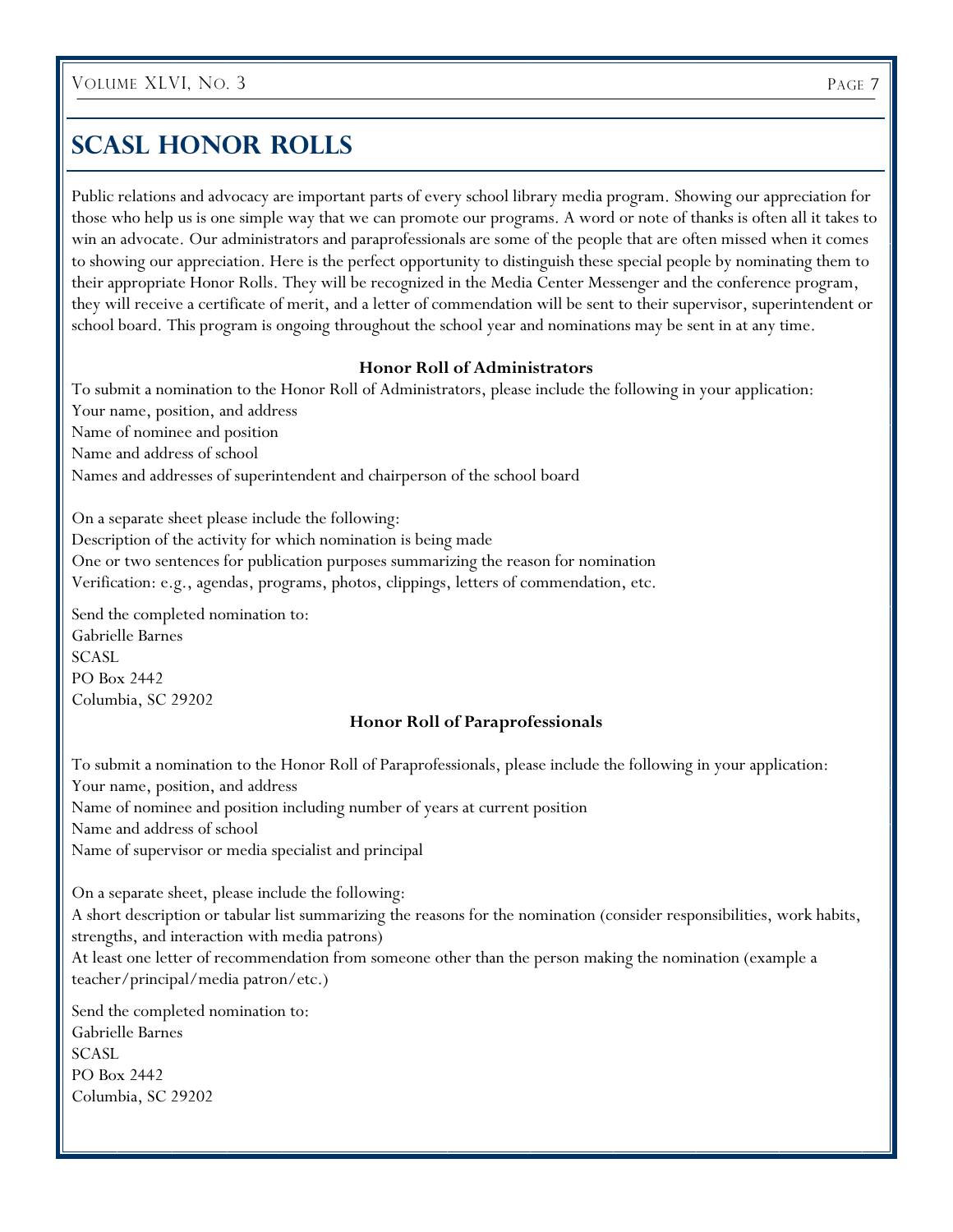## **SCASL REGIONAL NETWORK NEWS FRANKIE O'NEAL, DIRECTOR**

## **Region 1B.**

**Greenville County.** Stone Academy's library media specialist, **Alice Littlejohn**, attended the Spartanburg Writing Project's Fall Conference in October. The keynote speaker was award-winning author, **Jacqueline Woodson**. **Miriam Chamberlain**, Lakeview Middle, received a \$1,000 check from the Pleasantburg Rotary Club to buy books of interest to boys.

## **Spartanburg 2.**

The Bulldog Booklovers Club (Club sponsors are **Fran Bullington** and **Tricia Menzer**) and the Boiling Springs High School Library Media Center

sponsored a Fang vs. Fur Feud on Thursday, Nov. 20th in honor of the release of the film Twilight on November 21. **Chad Crews**, educational entertainer, presented "The Catch the Reading Bug Safari Show" at Oakland Elementary in November. Students enjoyed an entertaining performance that integrated reading, science, and magic.

## **Spartanburg 6**.

The October-November "The Harvest of Books Literacy Drive" at R.P.Dawkins Middle School netted 2500 books donated by students. They will be donated to 4 local agencies that serve needy children. **Leticia Moore** is the media specialist. Dorman High School Media Center celebrated the *Twilight* movie premier with a *Twilight* Book Party. It featured food, games, and *Twilight*-themed prizes and was a huge success.

## **Special Public/Independent Schools.**

**The South Carolina School for the Deaf and the Blind** (SCSDB) students are reading the book, *Little House on the Prairie* this year. The library is sponsoring this school-wide reading event. Students will be involved in many book tie-ins including creating art, writing stories and participating in a Pioneer Day. The library also hosted a Halloween Book Swap. Students were asked to trade gently used books. Students and staff brought in about 40 books to swap. The library received 650 books from a First Books Grant. These books will be distributed to our students to read on the buses and at home.



## **Subscribe to the State Library's News Podcast**

Columbia, SC – The Lions are roaring about something new from the South Carolina State Library! Today, the library launched its biweekly podcast, the *Lion's Roar,*  featuring South Carolina library-related news and information. Users can now directly subscribe or listen to the podcast at

*http://www.statelibrary.sc.gov/podcasts/thelionsroar.rss.*

Soon, users will be able to subscribe to the library news podcast via iTunes by searching for *Lion's Roar* or *South Carolina State Library* in the iTunes store.

 Each podcast will highlight recent news and information of importance to South Carolina's library community, a featured library-related web site, and upcoming important dates. If your library or organization would like to have your news items considered for inclusion in the podcast, please contact Communications Director, Dr. Curtis R. Rogers at *crogers@statelibrary.sc.gov* or 803-734-8928.



Jacqueline Woodson pictured with Miriam Chamberlain.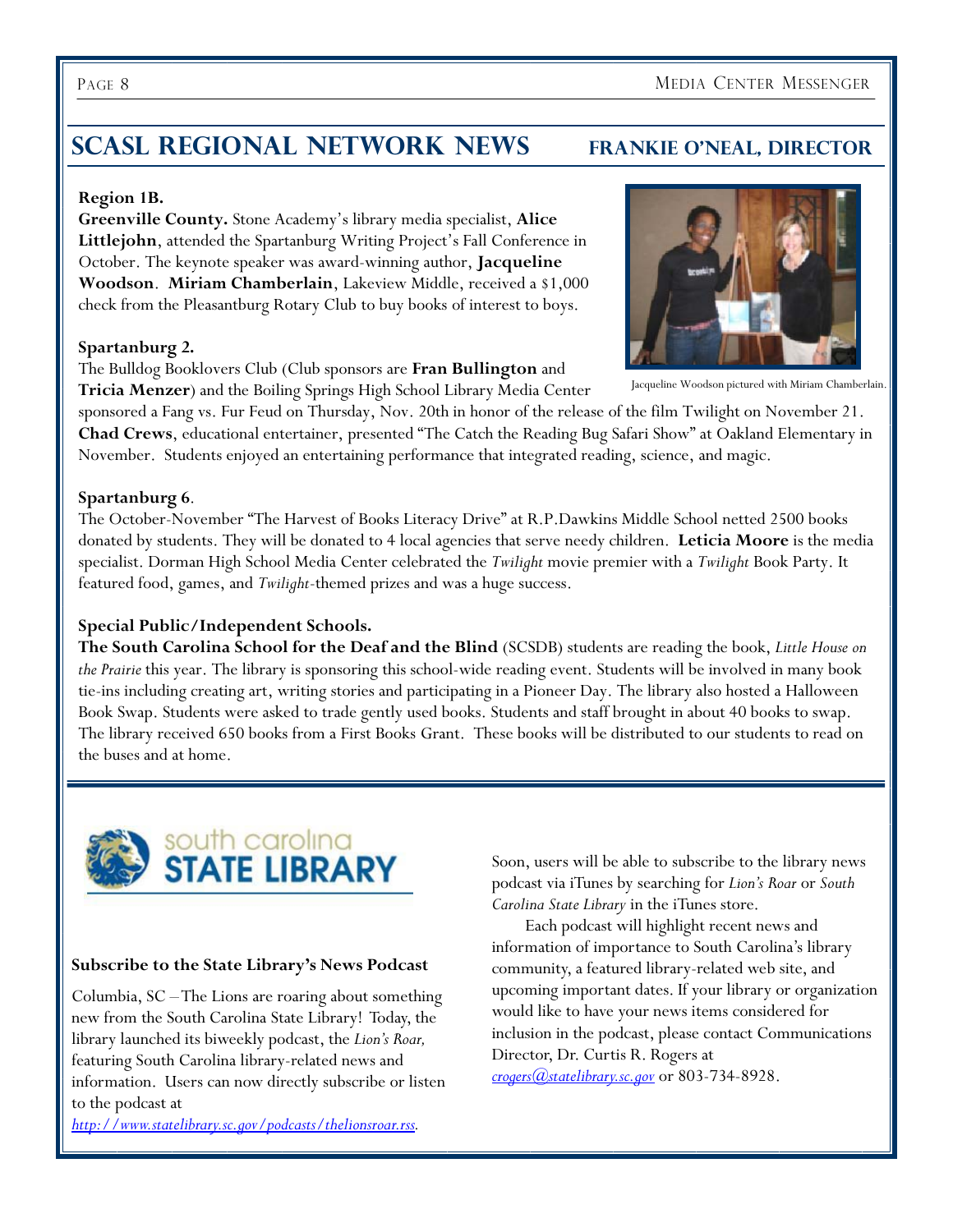## VOLUME XLVI, NO. 3 PAGE 9

## **TRIED AND TRUE BY: SABRA BELL**

#### **Question:**

**What is your favorite item--product--office supply, etc. that you find to be really helpful in your job as a library media specialist? This could relate to your teaching role or your administrative role.** 

Acrylic sign holders that can be mounted to a wall, clipped to a bulletin board or stood in an easel with a sign or notice....makes the simple printed page look more finished and you don't have to laminate!

Sabra Bell, Waccamaw Elementary, Conway

I use Post-it notes everywhere. I tape the ITV programs for our districts and I can have as many as 6 different programs at the same time. I put the date, time and channel on the Post-it note and hang it on the VCR. If I'm gone then people know not to use that VCR. After it tapes I attach the sticky note to the tape or DVD.

Cheryl M. Robinette, Spartanburg DES

Magic Eraser cleaning sponges clean marks & dirt off of any books that have a covering like the Bound to Stay Bound books. I had some books donated from a different school and I used the Magic Eraser and the covers looked like new. Sharon Kapicka, Malcolm C. Hursey Elementary, Charleston

"Graffiti Off", WD-40 and Crystal Light empty canisters- great pencil holders.

Brenda Branson, Crowder's Creek Middle School

As long as we're being practical, hand sanitizer and Formula 409. Formula 409 will take most any marks off the tables where kids like to doodle. And with as many sick kids in here, anytime I assist them and/or touch the student computer keyboard/mouse, I make sure to use the hand sanitizer.

As far as library specific items: book ends. I use the book ends not just to hold books up on the shelves, but to "face out" books, too! The book ends keep the books standing up w/o causing the spines/pages to bend/warp as they do when you stand them up on the shelves.

Heather Loy, Wagener-Salley High School, Wagener,

My favorite administrative item is a date/time stamper for 'signing' passes all day. They are expensive, but worth every penny!

Sue Busbee, Sandhills Middle School, Gaston

Fabric makes a great decoration and it's inexpensive. I buy a few yards of seasonal fabric and drape over display easels on top of a shelf. The books are displayed on the easels which are under the fabric. Instant decoration! Debbie Keenan, Brooklyn Springs Elementary, Lancaster

Goo Gone is wonderful for removing unsightly sales prices stickers from books before they are covered and put out. Teresa Shutt Carlson, Rock Hill High

Clorox wipes are useful tools! During flu season I wipe the keys on the keyboards with them. Marsha K. Humphreys, Alice Birney Middle, Charleston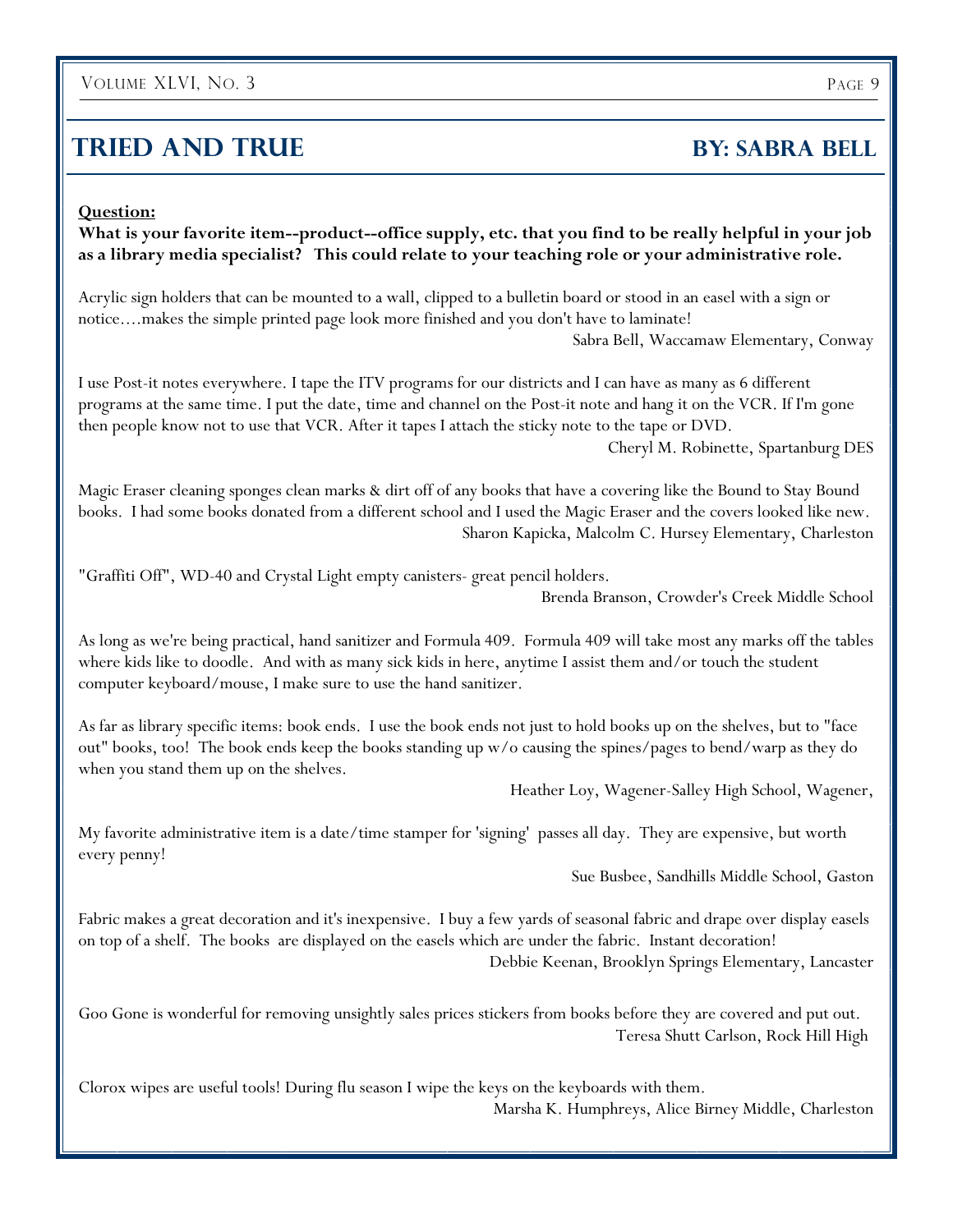#### PAGE 10 MEDIA CENTER MESSENGER

I know this is a simple thing, but I don't think I could survive without a Sharpie marker. I use the silver to write on video tapes and books with black end pages, and the standard black to mark on CD's and other things.

Cerese Long, Newberry Elementary

For teaching, my best resource is the Promethean board. For administrative duties, I bought a small copier/scanner/color printer which sits on the circulation desk next to my computer. It has been a lifesaver many times over in those busy moments when I only need one copy of something and can't run down to the copier room. I am also able to scan in articles and other hard copies of documents that I would like to share with teachers. I scan the documents and send them to the teachers as PDF files via e-mail, saving paper, a trip to the copy room, and another trip to the front office to put copies in teachers' mailboxes.

Grier Rivers, Brown's Ferry Elementary, Georgetown

Digital photo frames can be used to promote library activities, books, or authors. The idea comes from York Comprehensive High School's Caylen Whitesides and her fellow LMS. Make a basic PowerPoint to use as the promotional tool, then save the PPT as pictures to load into the digital frame. The digital frame can be set in the library or office or wherever it best serves its purposes to help promote literacy activities.

Cathy Nelson, Conway Middle

I have a 2-way tie for my favorite library gadget.

1) My Kensington wireless presenter. I call it my clicker because it lets me "click" through a PowerPoint presentation without having to go back to the computer. It also has a laser pointer on it, which the kids just love.

2) My 3M Book Repair Tape Applicator. This thing is AWESOME for mending damaged books or just to hold your tape for you so you can use both hands to tape just about anything.

Betsy Long, Doby's Mill Elementary, Lugoff

For me it is an A-V cart. I try to avoid carrying anything that is bulky or over five pounds. I use the media cart to roll items from one place to another. I may be moving a computer CPU or monitor or an overhead projector, but I try to save my back by rolling items where they need to go to and from.

Frank Moore, North Myrtle Beach High

I love the acrylic sign holders. I have them attached to the back of the stall doors in the teacher bathrooms and I mount my monthly library newsletter there. When I started doing it, the teachers were very enthusiastic saying it was the only time they had to read the newsletter - even though I send it via e-mail also. Another thing I have that I need is my kitchen timer. I have a fixed schedule and it keeps me from running over.

Judy Mamroth, Clifdale Elementary, Spartanburg

Sticky notes. Donna Q. Eddings, Myrtle Beach Primary

I cannot live without my label maker! In a pinch I can whip out a call number or rename a shelf display and it sure looks better than my handwriting - I know you can do this with your computer, but that is time printing and cutting. I invested in one that does multiple sizes and also allows me to import our district/school logos in it so everything looks so professional.

Laura Spears Linder, Berkeley County School District

I use a number of gimmicks to get students attention. I have a collection of stuffed mini-animals and also some fun shaped balls. During the younger groups story time students may be elected to hold the special toy (example during November I have a stuffed Turkey that gobbles) If they are good listeners they get to let the turkey talk. With the older